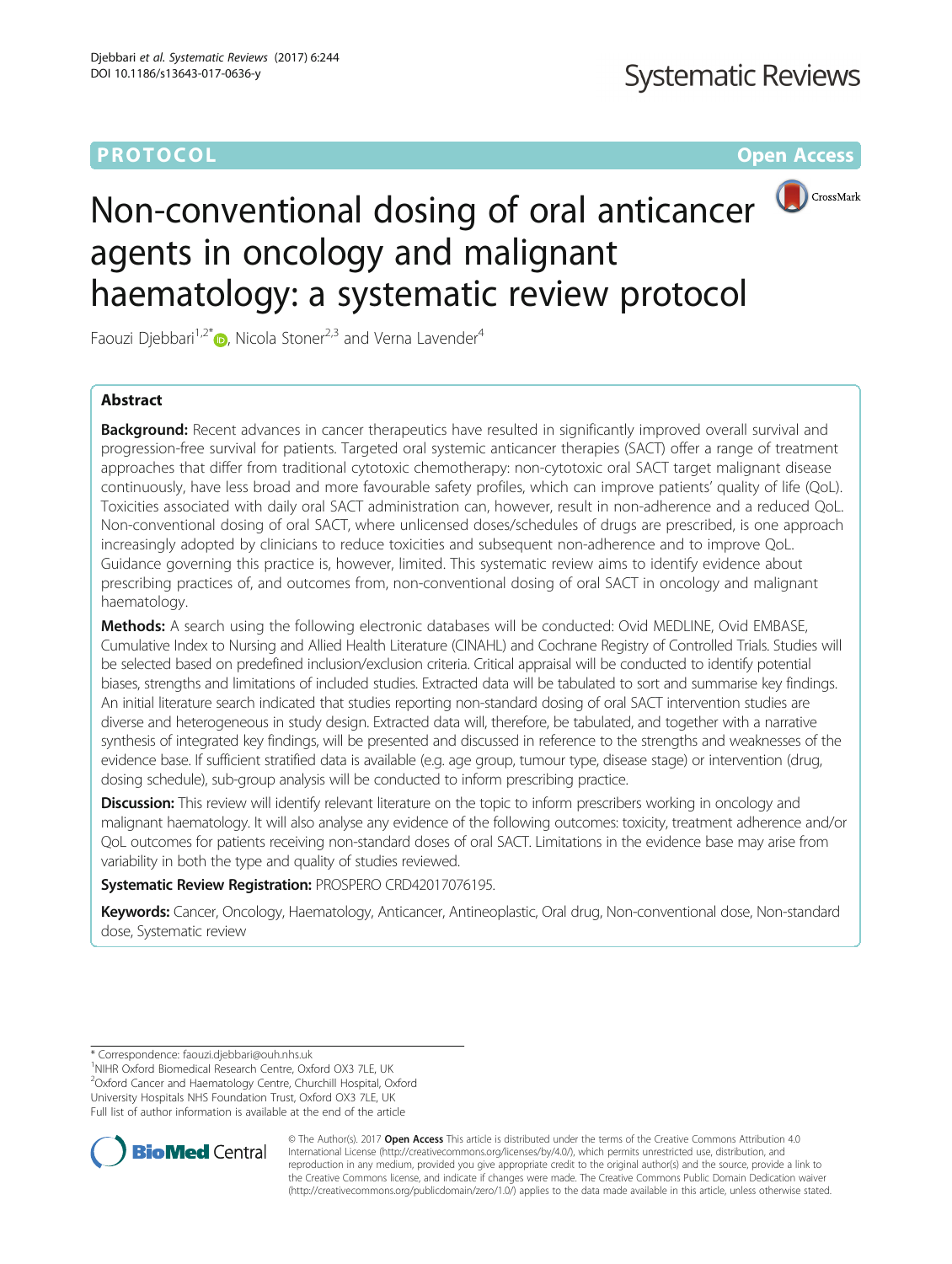## Background

Major advances in drug development have revolutionised cancer treatment over the last decade [[1\]](#page-7-0). Oral systemic anticancer therapies (SACT) refer to orally administered drugs with an antineoplastic indication and include traditional cytotoxics (e.g. cyclophosphamide, capecitabine, busulfan), small molecule targeted agents (e.g. imatinib, pazopanib, sunitinib), immunomodulatory drugs (e.g. thalidomide, lenalidomide, pomalidomide), and hormone modulators (e.g. tamoxifen, enzalutamide, abiraterone) [\[2](#page-7-0)]. Unlike injectable cytotoxic chemotherapy, where therapeutic doses are administered at specific days on a cyclical basis, oral SACT (particularly targeted therapies) are given as continuous, often daily treatments, with a possible scheduled break depending on the licensed dose of the drug in question [\[2](#page-7-0)].

Chemotherapy dose rounding and banding is a wellestablished current practice in the UK, which helps to maintain consistent prescribing of oral SACT throughout a patient's treatment journey. However, daily oral administration requires a high level of adherence to maximise clinical benefit, which patients can find challenging [\[3](#page-7-0)]. Experiences from both clinical studies and current practice suggest that non-adherence to conventional dosing of these drugs can be directly attributed to incidents and severity of side effects [[4](#page-7-0)]. Nonadherence due to side effects can negatively affect efficacy outcomes from treatment. In parallel, intolerable side effects can also adversely affect patients' QoL for the duration of their treatment and beyond (if side effects are irreversible). Toxicities and related poor QoL outcomes, measured by instruments such as the European Organisation for Research and Treatment of Cancer (EORTC) QLQ-C30 questionnaire [\[5\]](#page-7-0), can ultimately lead to dose reductions, treatment interruption or discontinuation [\[6](#page-7-0)].

Drug efficacy is measured by specific disease-response assessment criteria, such as response evaluation criteria for solid tumours (RECIST) [\[7](#page-7-0)], and International Myeloma Working Group (IMWG) criteria for multiple myeloma [\[8](#page-7-0)]. To ensure safe and effective treatment, it is necessary for prescribers (medical and non-medical) to exercise informed decisions when practice does not follow standard dosing. Non-conventional dosing of oral SACT, where unlicensed doses/schedules are prescribed, is increasingly being used to reduce adverse outcomes described above.

There is very limited guidance on the use of nonconventional dosing of oral SACT. For instance, there is no guidance in the UK to recommend or govern their non-conventional prescribing for the treatment of multiple myeloma. Therefore, this systematic review aims to identify evidence about non-standard dosing of these agents in oncology and malignant haematology to inform prescribing practices. A secondary aim of this review is to analyse any evidence of the following outcomes: toxicity, treatment adherence and/or QoL outcomes for patients receiving non-standard doses of oral SACT to inform research questions evaluating the feasibility of non-standard prescribing strategies for these therapies.

## **Methods**

## Study design

The proposed systematic review will be undertaken between March 2017 and March 2018, following an a priori protocol, as described herein. The protocol for the review was designed in accordance with the Preferred Reporting Items for Systematic Review and Meta-Analysis Protocols (PRISMA-P) guidelines [[9](#page-7-0)], which has been registered with the PROSPERO database (CRD42017076195). The review will meet criteria for a systematic review described by Grant and colleagues [[10\]](#page-7-0). It will systematically search for evidence in an exhaustive and comprehensive manner without time limitation or scoping constraints, and will apply predefined inclusion and exclusion criteria. Quality appraisal of studies will be integral to the review's inclusion and exclusion process. The review will also conduct subgroup analyses if findings allow. Any methodological changes from the protocol to the final review will be documented in the subsequent manuscript and submitted for publication.

## Eligibility criteria

Studies will be included if they meet the following criteria:

- Studies of malignant disease
- Studies of patients aged ≥18 years
- Studies of oral SACT with non-conventional dosing
- Studies examining the prescribing practices using unlicensed (non-standard) doses or schedules of oral SACT
- Meta-analysis
- Late phase clinical trials<br>• Cobort studies
- Cohort studies
- Cross-sectional studies
- Retrospective studies
- Observational studies<br>• Case-control studies
- Case-control studies<br>• Case-reports
- Case-reports
- MHRA: reports, legislative documents

The following publications will be excluded:

• Studies of parenteral SACT (e.g. IM, IV, SC, IT)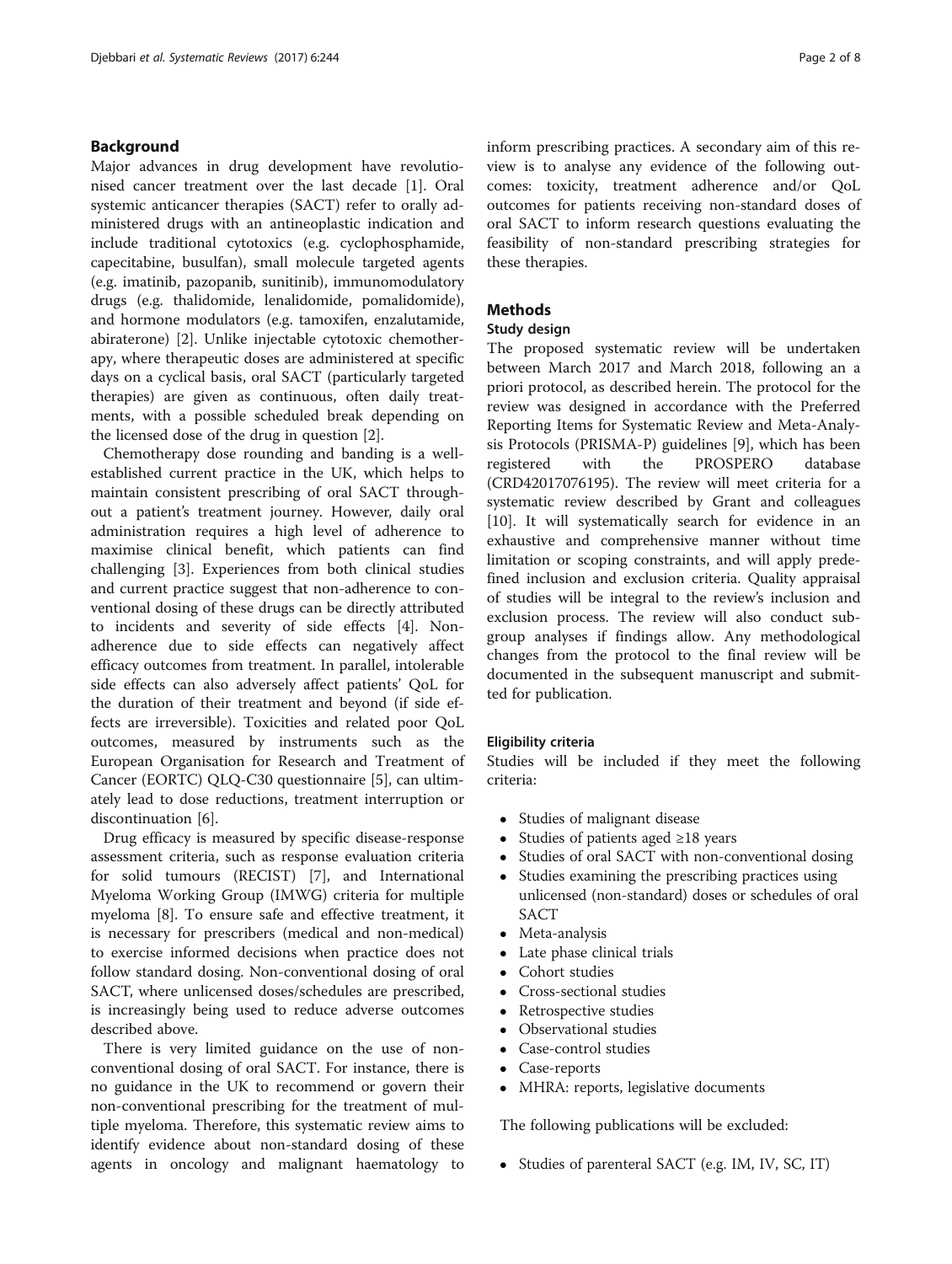- Studies of oral SACT where non-conventional dosing has been used, but cannot be extracted independently of other reported data
- Studies comparing different licensed doses of oral SACT for the same antineoplastic indication
- New standard dose-finding studies
- Animal studies
- Early phase clinical trials
- Pharmacokinetic studies
- Narrative reviews
- Opinion papers
- Education papers
- Commentaries
- **Editorials**
- Conference abstracts

To reduce the risk of bias generated from reviewing interpretative secondary analysis, systematic reviews other than meta-analyses will also be excluded. Systematic reviews will be used to source relevant primary research from reference lists as part of the search expansion process.

## Search strategy

The PROSPERO database was searched to confirm that no systematic reviews were/are being conducted on this subject. The following electronic resources will be searched: Ovid MEDLINE, Ovid EMBASE, Cochrane Registry of Controlled Trials, and Cumulative Index to Nursing and Allied Health Literature (CINHAL). The search expansion might also include searching the following grey literature sources: Medicines and Healthcare Products Regulatory Agency (MHRA) website, and [Clinicaltrials.gov](http://clinicaltrials.gov) website.

A preliminary systematic search strategy will be tested in order to achieve sufficient specificity while maintaining high sensitivity. Boolean operators AND, and OR will be used, as well as truncation (\*). Searches will include title and abstract where possible, and will be restricted to English language only. There will be no date restriction.

Search strategy contains 3 components (drug names, relevant MESH terms for antineoplastic agents, and all terms describing non-conventional dosing).

## Component one:

All 77 oral SACT listed in the British National Formulary (BNF) will be searched as MESH terms [[2\]](#page-7-0). If a drug does not have a MESH term on any or all of the databases, it will be searched for as a keyword. Search terms for cytotoxic agents are: bexarotene, busulfan, capecitabine, chlorambucil, cyclophosphamide, estramustine, etoposide, hydroxycarbamide, melphalan, mercaptopurine, lomustine, mitotane, procarbazine, tegafur, temozolomide, tioguanine, topotecan, treosulfan, tretinoin, trifluridine, vinorelbine, idarubicin, and methotrexate. Search terms for small molecule targeted therapies are: afatinib, axitinib, bosutinib, cabozantinib, cobimetinib, crizotinib, ceritinib, dabrafenib, dasatinib, erlotinib, everolimus, gefitinib, ibrutinib, idelalisib, imatinib, lapatinib, nilotinib, nintedanib, olaparib, osimertinib, panobinostat, pazopanib, ponatinib, regorafenib, ruxolitinib, sorafenib, sunitinib, temsirolimus, trametinib, vandetanib, vemurafenib, vismodegib, lenvatinib, palbociclib, venetoclax, and ixazomib. Search terms for immunomodulatory drugs are: thalidomide, lenalidomide, and pomalidomide. Search terms for hormone modulators are: anastrozole, exemestane, letrozole, tamoxifen, toremifene, abiraterone, bicalutamide, cyproterone, enzalutamide, flutamide, medroxyprogesterone, megestrol, norethisterone, diethylstilbestrol, and ethinylestradiol.

#### Component two:

MEDLINE MESH: antineoplastic agents (administration and dosage), antineoplastic agents (therapeutic use), and drug administration schedule. EMBASE MESH: antineoplastic agent (drug administration), antineoplastic agent (drug therapy), antineoplastic agent (oral drug administration), antineoplastic agent (drug dose). CINAHL MESH: antineoplastic agents (administration and dosage), antineoplastic agents (therapeutic use), and drug administration schedule. Cochrane Registry of Controlled Trials keywords: drug administration, and antineoplastic agent.

## Component three:

The following terms will be used to search titles: reduc\* or attenuat\* or discontinu\* or modif\* or dosing or schedul\* or strateg\* or dosage\* or intercalat\* or alternat\* or personali\* or break or holiday\* or cessation or interrup\* or intermit\* or escala\* or prescrib\* or optimis\* or optimiz\* or tailor\* or individuali\* or "non conventional\*" or nonconventional\* or "non standard\*" or nonstandard\* or "treatment free".

Full database search strategies are shown in the following Tables: Table [1](#page-3-0) (MEDLINE search strategy), Table [2](#page-4-0) (EMBASE search strategy), Table [3](#page-5-0) (CINAHL search strategy), and Table [4](#page-5-0) (Cochrane Registry of Controlled Trials search strategy).

#### Data management

Three researchers will independently review search results and all duplicates will be removed. All retrieved titles will be screened against inclusion and exclusion criteria by the primary author; a quarter will be independently assessed by another member of the research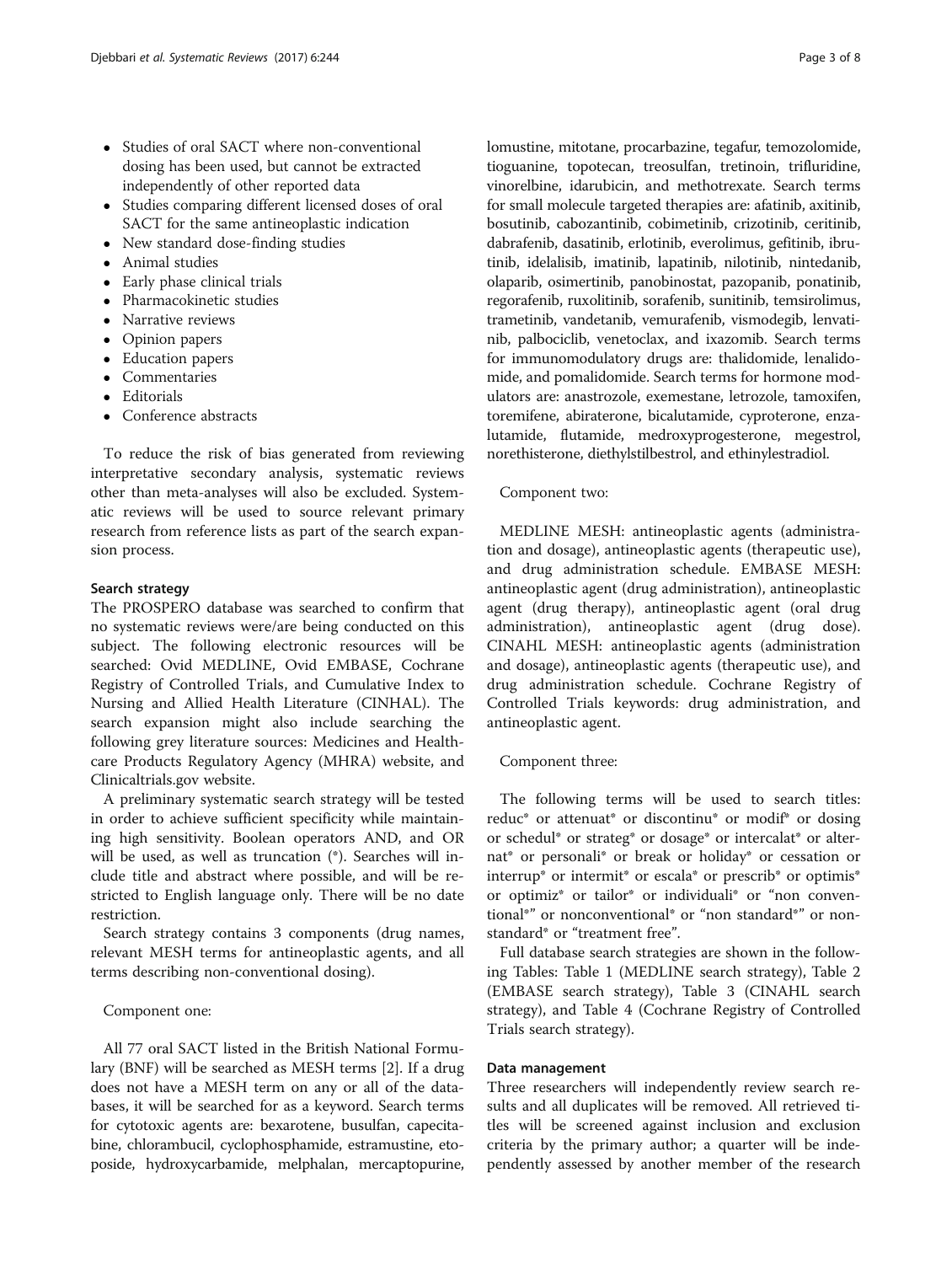## <span id="page-3-0"></span>Table 1 MEDLINE search strategy

|                                             | Search steps                                                                                                                                                                                                                                                      |  |
|---------------------------------------------|-------------------------------------------------------------------------------------------------------------------------------------------------------------------------------------------------------------------------------------------------------------------|--|
| Search steps                                |                                                                                                                                                                                                                                                                   |  |
| 1. Imatinib Mesylate/                       | 49. temsirolimus.mp.                                                                                                                                                                                                                                              |  |
| 2. bexarotene.mp.                           | 50. trametinib.mp.                                                                                                                                                                                                                                                |  |
| 3. Busulfan/                                | 51. vandetanib.mp.                                                                                                                                                                                                                                                |  |
| 4. Capecitabine/                            | 52. vemurafenib.mp.                                                                                                                                                                                                                                               |  |
| 5. Chlorambucil/                            | 53. vismodegib.mp.                                                                                                                                                                                                                                                |  |
| 6. Cyclophosphamide/                        | 54. Thalidomide/                                                                                                                                                                                                                                                  |  |
| 7. Estramustine/                            | 55. lenalidomide.mp.                                                                                                                                                                                                                                              |  |
| 8. Etoposide/                               | 56. pomalidomide.mp.                                                                                                                                                                                                                                              |  |
| 9. Hydroxyurea/ or hydroxycarbamide.mp.     | 57. anastrozole.mp.                                                                                                                                                                                                                                               |  |
| 10. Melphalan/                              | 58. exemestane.mp.                                                                                                                                                                                                                                                |  |
| 11. mercaptopurine.mp. or 6-Mercaptopurine/ | 59. letrozole.mp.                                                                                                                                                                                                                                                 |  |
| 12. Lomustine/                              | 60. Tamoxifen/                                                                                                                                                                                                                                                    |  |
| 13. Mitotane/                               | 61. Toremifene/                                                                                                                                                                                                                                                   |  |
| 14. Procarbazine/                           | 62. Abiraterone Acetate/                                                                                                                                                                                                                                          |  |
| 15. Tegafur/                                | 63. bicalutamide.mp.                                                                                                                                                                                                                                              |  |
| 16. temozolomide.mp.                        | 64. Cyproterone/ or Cyproterone Acetate/                                                                                                                                                                                                                          |  |
| 17. Thioguanine/                            | 65. enzalutamide.mp.                                                                                                                                                                                                                                              |  |
| 18. Topotecan/                              | 66. Flutamide/                                                                                                                                                                                                                                                    |  |
| 19. treosulfan.mp.                          | 67. Medroxyprogesterone/ or Medroxyprogesterone Acetate/                                                                                                                                                                                                          |  |
| 20. Tretinoin/                              | 68. Megestrol/ or Megestrol Acetate/                                                                                                                                                                                                                              |  |
| 21. Trifluridine/                           | 69. norethisterone.mp. or Norethindrone/                                                                                                                                                                                                                          |  |
| 22. vinorelbine.mp.                         | 70. Diethylstilbestrol/                                                                                                                                                                                                                                           |  |
| 23. afatinib.mp.                            | 71. Ethinyl Estradiol/ or ethinylestradiol.mp.                                                                                                                                                                                                                    |  |
| 24. axitinib.mp.                            | 72. Idarubicin/                                                                                                                                                                                                                                                   |  |
| 25. bosutinib.mp.                           | 73. Methotrexate/                                                                                                                                                                                                                                                 |  |
| 26. cabozantinib.mp.                        | 74. Trifluridine/                                                                                                                                                                                                                                                 |  |
| 27. cobimetinib.mp.                         | 75. lenvatinib.mp.                                                                                                                                                                                                                                                |  |
| 28. crizotinib.mp.                          | 76. venetoclax.mp.                                                                                                                                                                                                                                                |  |
| 29. ceritinib.mp.                           | 77. ixazomib.mp.                                                                                                                                                                                                                                                  |  |
| 30. dabrafenib.mp.                          | 78. Palbociclib.mp.                                                                                                                                                                                                                                               |  |
| 31. Dasatinib/                              | 79. 1 or 2 or 3 or 4 or 5 or 6 or 7 or 8 or 9 or 10 or 11 or 12 or 13 or 14 or 15 or                                                                                                                                                                              |  |
| 32. Erlotinib Hydrochloride/                | 16 or 17 or 18 or 19 or 20 or 21 or 22 or 23 or 24 or 25 or 26 or 27 or 28 or 29 or<br>30 or 31 or 32 or 33 or 34 or 35 or 36 or 37 or 38 or 39 or 40 or 41 or 42 or 43 or<br>44 or 45 or 46 or 47 or 48 or 49 or 50 or 51 or 52 or 53 or 54 or 55 or 56 or 57 or |  |
| 33. Everolimus/                             |                                                                                                                                                                                                                                                                   |  |
| 34. gefitinib.mp.                           | 58 or 59 or 60 or 61 or 62 or 63 or 64 or 65 or 66 or 67 or 68 or 69 or 70 or 71 or<br>72 or 73 or 74 or 75 or 76 or 77 or 78                                                                                                                                     |  |
| 35. ibrutinib.mp.                           |                                                                                                                                                                                                                                                                   |  |
| 36. idelalisib.mp.                          | 80. Antineoplastic Agents/ad [Administration & Dosage]                                                                                                                                                                                                            |  |
| 37. lapatinib.mp.                           | 81. Antineoplastic Agents/tu [Therapeutic Use]                                                                                                                                                                                                                    |  |
|                                             | 82. Drug Administration Schedule/                                                                                                                                                                                                                                 |  |
| 38. nilotinib.mp.                           | 83.80 or 81 or 82                                                                                                                                                                                                                                                 |  |
| 39. nintedanib.mp.                          | 84. (reduc* or attenuat* or discontinu* or modif* or dosing or schedul* or strateg*<br>or dosage* or intercalat* or alternat* or personali* or break or holiday* or                                                                                               |  |
| 40. olaparib.mp.                            | cessation or interrup* or intermit* or escala* or prescrib* or optimis* or                                                                                                                                                                                        |  |
| 41. osimertinib.mp.                         | optimiz* or tailor* or individuali* or "non conventional*" or nonconventional*<br>or "non standard*" or nonstandard* or "treatment free").ab.ti.                                                                                                                  |  |
| 42. panobinostat.mp.                        | 85. (reduc* or attenuat* or discontinu* or modif* or dosing or schedul* or strateg*                                                                                                                                                                               |  |
| 43. pazopanib.mp.                           | or dosage* or intercalat* or alternat* or personali* or break or holiday* or<br>cessation or interrup* or intermit* or escala* or prescrib* or optimis* or                                                                                                        |  |
| 44. ponatinib.mp.                           | optimiz* or tailor* or individuali* or "non conventional*" or nonconventional*                                                                                                                                                                                    |  |
| 45. regorafenib.mp.                         | or "non standard*" or nonstandard* or "treatment free").ti.                                                                                                                                                                                                       |  |
| 46. ruxolitinib.mp.                         | 86, 79 and 83 and 84                                                                                                                                                                                                                                              |  |
| 47. sorafenib.mp.                           | 87.79 and 83 and 85                                                                                                                                                                                                                                               |  |
| 48. sunitinib.mp.                           |                                                                                                                                                                                                                                                                   |  |

#### Table 1 MEDLINE search strategy (Continued)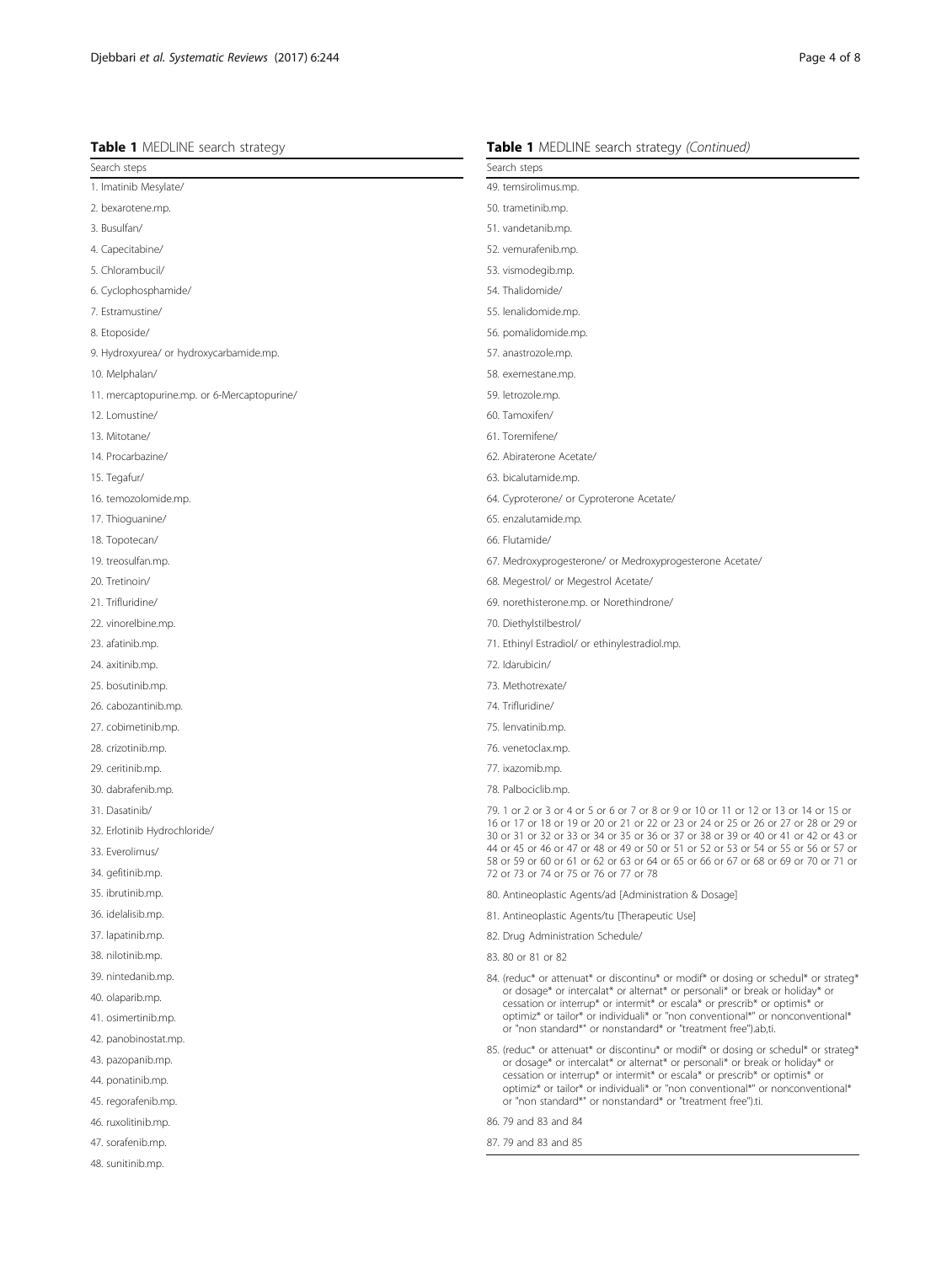## <span id="page-4-0"></span>Table 2 EMBASE search strategy

9. Hydroxyurea/ or hydroxycarbamide.mp.

11. mercaptopurine.mp. or 6-Mercaptopurine/

Search steps 1. Imatinib Mesylate/ 2. bexarotene.mp. 3. Busulfan/ 4. Capecitabine/ 5. Chlorambucil/ 6. Cyclophosphamide/ 7. Estramustine/ 8. Etoposide/

10. Melphalan/

12. Lomustine/ 13. Mitotane/ 14. Procarbazine/ 15. Tegafur/ 16. temozolomide.mp. 17. Thioguanine/ 18. Topotecan/ 19. treosulfan.mp. 20. Tretinoin/ 21. Trifluridine/ 22. vinorelbine.mp. 23. afatinib.mp. 24. axitinib.mp. 25. bosutinib.mp. 26. cabozantinib.mp. 27. cobimetinib.mp. 28. crizotinib.mp. 29. ceritinib.mp. 30. dabrafenib.mp. 31. Dasatinib/

| Table 2 EMBASE search strategy (Continued)                                                                                                                                                                                                                                                                                                                                                                                                                                                 |  |
|--------------------------------------------------------------------------------------------------------------------------------------------------------------------------------------------------------------------------------------------------------------------------------------------------------------------------------------------------------------------------------------------------------------------------------------------------------------------------------------------|--|
| Search steps                                                                                                                                                                                                                                                                                                                                                                                                                                                                               |  |
| 49. temsirolimus.mp.                                                                                                                                                                                                                                                                                                                                                                                                                                                                       |  |
| 50. trametinib.mp.                                                                                                                                                                                                                                                                                                                                                                                                                                                                         |  |
| 51. vandetanib.mp.                                                                                                                                                                                                                                                                                                                                                                                                                                                                         |  |
| 52. vemurafenib.mp.                                                                                                                                                                                                                                                                                                                                                                                                                                                                        |  |
| 53. vismodegib.mp.                                                                                                                                                                                                                                                                                                                                                                                                                                                                         |  |
| 54. Thalidomide/                                                                                                                                                                                                                                                                                                                                                                                                                                                                           |  |
| 55. lenalidomide.mp.                                                                                                                                                                                                                                                                                                                                                                                                                                                                       |  |
| 56. pomalidomide.mp.                                                                                                                                                                                                                                                                                                                                                                                                                                                                       |  |
| 57. anastrozole.mp.                                                                                                                                                                                                                                                                                                                                                                                                                                                                        |  |
| 58. exemestane.mp.                                                                                                                                                                                                                                                                                                                                                                                                                                                                         |  |
| 59. letrozole.mp.                                                                                                                                                                                                                                                                                                                                                                                                                                                                          |  |
| 60. Tamoxifen/                                                                                                                                                                                                                                                                                                                                                                                                                                                                             |  |
| 61. Toremifene/                                                                                                                                                                                                                                                                                                                                                                                                                                                                            |  |
| 62. Abiraterone Acetate/                                                                                                                                                                                                                                                                                                                                                                                                                                                                   |  |
| 63. bicalutamide.mp.                                                                                                                                                                                                                                                                                                                                                                                                                                                                       |  |
| 64. Cyproterone/ or Cyproterone Acetate/                                                                                                                                                                                                                                                                                                                                                                                                                                                   |  |
| 65. enzalutamide.mp.                                                                                                                                                                                                                                                                                                                                                                                                                                                                       |  |
| 66. Flutamide/                                                                                                                                                                                                                                                                                                                                                                                                                                                                             |  |
| 67. Medroxyprogesterone/or Medroxyprogesterone Acetate/                                                                                                                                                                                                                                                                                                                                                                                                                                    |  |
| 68. Megestrol/or Megestrol Acetate/                                                                                                                                                                                                                                                                                                                                                                                                                                                        |  |
| 69. norethisterone.mp. or Norethindrone/                                                                                                                                                                                                                                                                                                                                                                                                                                                   |  |
|                                                                                                                                                                                                                                                                                                                                                                                                                                                                                            |  |
| 70. Diethylstilbestrol/                                                                                                                                                                                                                                                                                                                                                                                                                                                                    |  |
| 71. Ethinyl Estradiol/or ethinylestradiol.mp.                                                                                                                                                                                                                                                                                                                                                                                                                                              |  |
| 72. Idarubicin/                                                                                                                                                                                                                                                                                                                                                                                                                                                                            |  |
| 73. Methotrexate/                                                                                                                                                                                                                                                                                                                                                                                                                                                                          |  |
| 74. Trifluridine/                                                                                                                                                                                                                                                                                                                                                                                                                                                                          |  |
| 75. lenvatinib.mp.                                                                                                                                                                                                                                                                                                                                                                                                                                                                         |  |
| 76. venetoclax.mp.                                                                                                                                                                                                                                                                                                                                                                                                                                                                         |  |
| 77. ixazomib.mp.                                                                                                                                                                                                                                                                                                                                                                                                                                                                           |  |
| 78. Palbociclib.mp.                                                                                                                                                                                                                                                                                                                                                                                                                                                                        |  |
| 79. 1 or 2 or 3 or 4 or 5 or 6 or 7 or 8 or 9 or 10 or 11 or 12 or 13 or 14 or 15 or 16<br>or 17 or 18 or 19 or 20 or 21 or 22 or 23 or 24 or 25 or 26 or 27 or 28 or 29 or<br>30 or 31 or 32 or 33 or 34 or 35 or 36 or 37 or 38 or 39 or 40 or 41 or 42 or 43<br>or 44 or 45 or 46 or 47 or 48 or 49 or 50 or 51 or 52 or 53 or 54 or 55 or 56 or<br>57 or 58 or 59 or 60 or 61 or 62 or 63 or 64 or 65 or 66 or 67 or 68 or 69 or 70<br>or 71 or 72 or 73 or 74 or 75 or 76 or 77 or 78 |  |
| 80. antineoplastic agent/ad [Drug Administration]                                                                                                                                                                                                                                                                                                                                                                                                                                          |  |
| 81. antineoplastic agent/dt [Drug Therapy]                                                                                                                                                                                                                                                                                                                                                                                                                                                 |  |
| 82. antineoplastic agent/po [Oral Drug Administration]                                                                                                                                                                                                                                                                                                                                                                                                                                     |  |
| 83. antineoplastic agent/do [Drug Dose]                                                                                                                                                                                                                                                                                                                                                                                                                                                    |  |
| 84, 80 or 81 or 82 or 83                                                                                                                                                                                                                                                                                                                                                                                                                                                                   |  |
| 85. (reduc* or attenuat* or discontinu* or modif* or dosing or schedul* or strateg* or<br>dosage* or intercalat* or alternat* or personali* or break or holiday* or cessation<br>or interrup* or intermit* or escala* or prescrib* or optimis* or optimiz* or tailor*<br>or individuali* or "non conventional*" or nonconventional* or "non standard*" or<br>nonstandard* or "treatment free").ab,ti.                                                                                      |  |
| 86. (reduc* or attenuat* or discontinu* or modif* or dosing or schedul* or strateg* or<br>dosage* or intercalat* or alternat* or personali* or break or holiday* or cessation<br>or interrup* or intermit* or escala* or prescrib* or optimis* or optimiz* or tailor*<br>or individuali* or "non conventional*" or nonconventional* or "non standard*" or<br>nonstandard* or "treatment free").ti.                                                                                         |  |
| 87.79 and 84 and 85                                                                                                                                                                                                                                                                                                                                                                                                                                                                        |  |
|                                                                                                                                                                                                                                                                                                                                                                                                                                                                                            |  |

47. sorafenib.mp. 48. sunitinib.mp.

32. Erlotinib Hydrochloride/

33. Everolimus/ 34. gefitinib.mp. 35. ibrutinib.mp. 36. idelalisib.mp. 37. lapatinib.mp. 38. nilotinib.mp. 39. nintedanib.mp. 40. olaparib.mp. 41. osimertinib.mp. 42. panobinostat.mp. 43. pazopanib.mp. 44. ponatinib.mp. 45. regorafenib.mp. 46. ruxolitinib.mp.

88. 79 and 84 and 86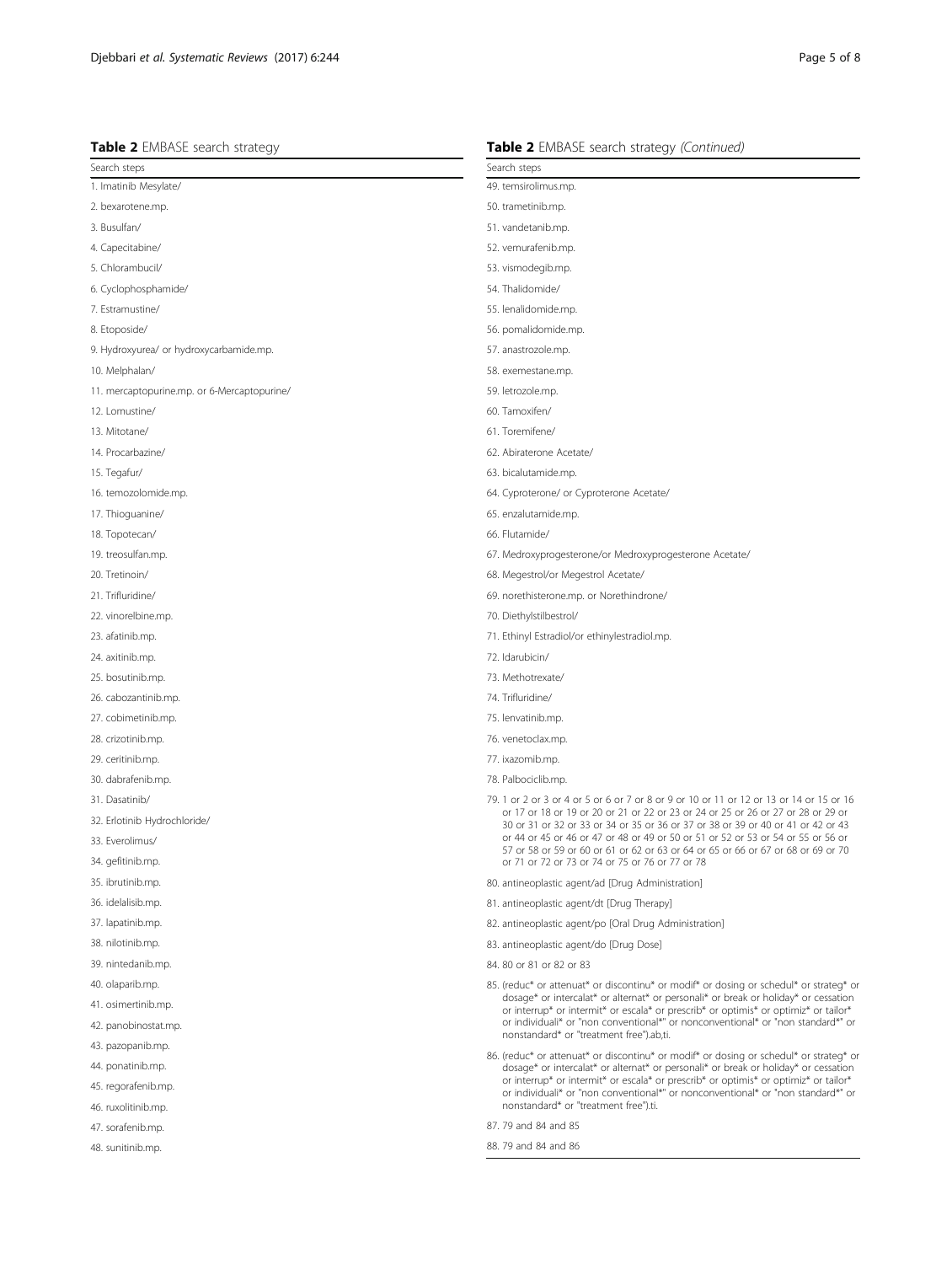#### <span id="page-5-0"></span>Table 3 CINAHL search strategy

2-83: First Component (drug names):

name of each of the drug (same as Medline and Embase) as MESH terms, if not as keyword (title/abstract). Total number of drugs is 77 but 4 drugs had two different spellings: mercaptopurine (6-mercaptopurine), ethinylestradiol (ethinyl estradiol), norethisterone (norethindrone), medroxyprogesterone (medroxyprogesterone acetate)

84. 2 OR 3 OR 4…..OR 21

85. 22 OR 23 OR 24 OR…OR 42

86. 43 OR 44 OR… OR 63

- 87. 64 OR 65….OR 83
- 88. MESH: "ANTINEOPLASTIC AGENTS"/ad (i.e. administration and dosage)
- 89. MESH: "ANTINEOPLASTIC AGENTS"/tu (i.e. therapeutic use)
- 90. MESH: "DRUG ADMINISTRATION SCHEDULE"/
- 91. 88 OR 89 OR 90

92. Second component:

(reduc\* OR attenuat\* OR discontinu\* OR modif\* OR dosing OR schedul\* OR strateg\* OR dosage\* OR intercalat\* OR alternat\* OR personali\* OR break OR holiday\* OR cessation OR interrup\* OR intermit\* OR escala\* OR prescrib\* OR optimis\* OR optimiz\* OR tailor\* OR individuali\* OR "non conventional\*" OR nonconventional\* OR "non standard\*" OR nonstandard\* OR "treatment free").ti

93. 84 AND 91 AND 92 (one quarter of results, then exported)

94. 85 AND 91 AND 92 (one quarter of results, then exported)

95. 86 AND 91 AND 92 (one quarter of results, then exported)

96. 87 AND 91 AND 92 (one quarter of results, then exported)

#### Table 4 Cochrane Registry of Controlled Trials search strategy

1. First Component (drug names):

bexarotene or busulfan or capecitabine or chlorambucil or cyclophosphamide or estramustine or etoposide or hydroxycarbamide or melphalan or mercaptopurine or lomustine or mitotane or procarbazine or tegafur or temozolomide or tioguanine or topotecan or treosulfan or tretinoin or trifluridine or vinorelbine or afatinib or axitinib or bosutinib or cabozantinib or cobimetinib or crizotinib or ceritinib or dabrafenib or dasatinib or erlotinib or everolimus or gefitinib or ibrutinib or idelalisib or imatinib or lapatinib or nilotinib or nintedanib or olaparib or osimertinib or panobinostat or pazopanib or ponatinib or regorafenib or ruxolitinib or sorafenib or sunitinib or temsirolimus or trametinib or vandetanib or vemurafenib or vismodegib or thalidomide or lenalidomide or pomalidomide or anastrozole or exemestane or letrozole or tamoxifen or toremifene or abiraterone or bicalutamide or cyproterone or enzalutamide or flutamide or medroxyprogesterone or megestrol or norethisterone or diethylstilbestrol or ethinylestradiol or idarubicin or methotrexate or trifluridine or lenvatinib or palbociclib or venetoclax or Ixazomib in Title, Abstract, Keywords

#### 2. Second component:

reduc\* or attenuat\* or discontinu\* or modif\* or dosing or schedul\* or strateg\* or dosage\* or intercalat\* or alternat\* or personali\* or break or holiday\* or cessation or interrup\* or intermit\* or escala\* or prescrib\* or optimis\* or optimiz\* or tailor\* or individuali\* or "non conventional\*" or nonconventional\* or "non standard\*" or nonstandard\* or "treatment free" in Record Title

- 3. "DRUG ADMINISTRATION" or "ANTINEOPLASTIC AGENT\*" in Title, Abstract, Keywords (word variations have been searched)
- 4. 1 AND 2 AND 3

team. Sources that do not meet all eligibility criteria will be excluded. Full text publications of all remaining sources will be obtained and screened against eligibility criteria by the primary author. Another member of the research team will independently screen all full text publications against eligibility criteria. Exclusion decisions of full text publications will be agreed between the research team after independent review. The number of excluded sources and reasons for exclusion will be reported. Publications reporting studies that meet all inclusion criteria will all be included in the review.

#### Search expansion

An expanded search will be conducted to ensure comprehensive review evidence that meets inclusion criteria. Prospective citation chaining will be conducted in the database Web of Science to identify potentially relevant papers that have cited included studies. Retrospective snowballing of reference lists of included studies will also be conducted. Sources identified during the search expansion stage of the literature search will undergo the screening process described above. Search and exclusion process will be reported in accordance with PRISMA guidelines [[9\]](#page-7-0).

#### Critical appraisal

Critical appraisal will be independently conducted by at least two members of the research team to identify potential bias, strengths and limitations of included studies. Standardised critical appraisal tools will be used to appraise the quality of studies; the tools used will depend on the type of study design being reviewed, but will include use of Critical Appraisal Skills Programme (CASP) tools. The following aspects of the study will be critiqued: soundness of study (method, quality of data analysis and interpretation), appropriateness of study design to answer the question (study type, sample characteristics, allocations of oral SACT prescribed at nonconventional doses, relevancy to current prescribing practice), and quality of reported outcomes over different time periods. The researchers will assign a quality rating of high, medium and low to studies reviewed and any discrepancy in quality appraisal rating will be discussed with and resolved within the research team.

## Data extraction

Members of the research team will independently extract data using pre-defined categories into data extraction tables, in order to summarise key findings for reporting. Data extraction table is available in Table [5.](#page-6-0)Since the range of published data on the topic is not fully known to the research team until evidence has been systematically identified, the process of data extraction will require an inductive approach, whereby key findings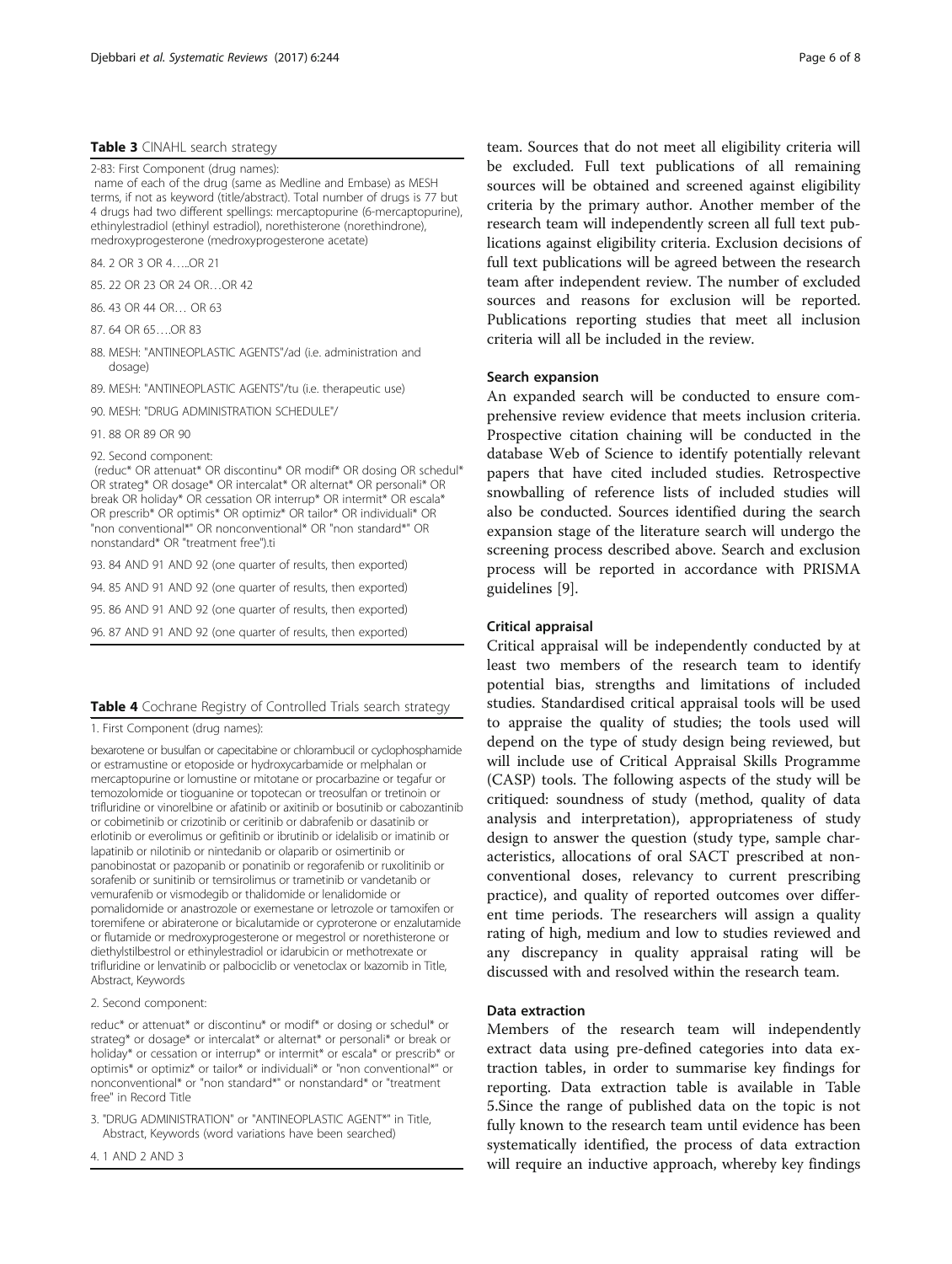## <span id="page-6-0"></span>Table 5 Data extraction table

| Data to be extracted                       | Item                                                                                                                                                                                                                                               |
|--------------------------------------------|----------------------------------------------------------------------------------------------------------------------------------------------------------------------------------------------------------------------------------------------------|
| Publication ID                             | • Author<br>• Publication date                                                                                                                                                                                                                     |
| Study aim                                  | · Title/Purpose/Aim                                                                                                                                                                                                                                |
| Study design                               | • Study type: meta-analysis, late phase clinical<br>trial, cohort study, cross-sectional study,<br>retrospective study, observational study,<br>Case-control study, case-report<br>• Measurement tools, instruments, measures,<br>outcome criteria |
| Non-conventional dosing<br>characteristics | • Oral SACT name<br>$\cdot$ Dose<br>• Duration of therapy                                                                                                                                                                                          |
| Sample characteristics                     | • Number of participants<br>• Country<br>$\cdot$ Age<br>• Gender<br>• Cancer type                                                                                                                                                                  |
| Findings                                   | • Reported efficacy outcomes<br>• Reported side effects/toxicity outcomes<br>• Reported health-related quality of life<br>• Any other findings                                                                                                     |
| Strengths and limitations                  | • Findings of critical appraisal                                                                                                                                                                                                                   |

will be extracted from a range of study designs reporting a range of study outcomes. Data extraction tables will be compared and integrated to ensure all key findings are included and accurately reported in the review. Any disagreements during this process will be resolved through discussion within the research team.

## Data analysis and synthesis

Key findings (sorted and summarised during the data extraction process) will be integrated and a narrative summary/synthesis of findings will be presented and discussed. If sufficient stratified data is available about the population (e.g. age group, tumour type, disease stage), or intervention (drug, dosing schedule) or outcome (toxicity, adherence, QoL), a sub-group analysis will be conducted to inform prescribing practice. Results will be discussed in reference to the strengths and weaknesses of the evidence base, and with a focus on addressing the primary aim to identify evidence about non-conventional dosing of oral SACT in oncology and malignant haematology.

## **Discussion**

In clinical practice, non-conventional dosing of oral anticancer drugs is becoming more common in response to treatment toxicity and impaired adherence [[4](#page-7-0)]. This approach enables prescribers to tailor prescribing decisions for individual patients based on their needs [\[11](#page-7-0)]. The main aim of this review is to identify and collate evidence about the use of non-standard dosing of oral SACT in oncology and malignant haematology. In

summarising evidence, the strengths and limitations of the evidence base will be identified and discussed. A summary of key findings will be used to inform prescribers working in oncology and haematology. It will also identify any evidence of changes in toxicity and/or quality of life outcomes for patients receiving nonstandard doses of oral SACT. Findings of this review will also inform a future feasibility or interventional study evaluating non-conventional dosing of oral SACT. Limitations in the evidence base may arise from variability in both the type and quality of studies, which may restrict the generalisability of conclusions about the use of nonconventional dosing for oral SACT in oncology and malignant haematology.

In addition to disseminating results of this review in an international health care journal, findings will be presented to oncologists, nurses, pharmacists and patient representatives within a local Cancer Alliance and at national and international conferences.

#### Abbreviations

BNF: British National Formulary; CASP: Critical Appraisal Skills Programme; CINAHL: Cumulative Index to Nursing and Allied Health Literature; EORTC: European Organisation for Research and Treatment of Cancer; IM: Intramuscular; IMWG: International Myeloma Working Group; IT: Intrathecal; IV: Intravenous; MESH: Medical Subject Heading; MHRA: Medicines and Healthcare Products Regulatory Agency; PRISMA-P: Preferred Reporting Items for Systematic Review and Meta-Analysis Protocols; QLQ: Quality of Life Questionnaire; QoL: Quality of life; SACT: Systemic anticancer therapy; SC: Subcutaneous

#### Acknowledgements

We thank Tatjana Petrinic and Nia Roberts, librarians at Oxford's Bodleian Healthcare Library for their support with search strategy for this review. We also thank Professor Mike Clarke for his advice and feedback on this protocol.

#### Funding

FD was funded through a Preparatory Research Fellowship Programme supported by the Oxfordshire Health Services Research Committee (OHSRC) and by the NIHR Biomedical Research Centre, based at Oxford University Hospitals Trust, Oxford. The views expressed are those of the author(s) and not necessarily those of the NHS, the OHSRC, the NIHR, the Department of Health, or the Oxford University Hospitals NHS Foundation Trust.

#### Availability of data and materials

Not applicable – systematic review protocol.

#### Authors' contributions

FD, NS and VL are responsible for the conception, design and manuscript writing. FD conducted testing and refinement of the literature search strategy and made a major contribution to writing the manuscript. VL and NS made substantial contribution and revisions. All authors read and approved the final manuscript.

#### Authors' information

Faouzi Djebbari MPharm (Hons), Oncology MSc, I.Presc -Pre-doctoral Research Fellow, NIHR Oxford Biomedical Research Centre, Oxford, OX3 7LE, UK -Specialist Cancer Pharmacist, Oxford Cancer and Haematology Centre, Churchill Hospital, Oxford University Hospitals NHS Foundation Trust, Oxford, **OX3 7LE, UK** faouzi.djebbari@ouh.nhs.uk Nicola Stoner

BSc (Hons), M.R.Pharm.S. (SPresc & IPresc), Dip.Clin.Pharm., PhD, FCPP, FFRPS